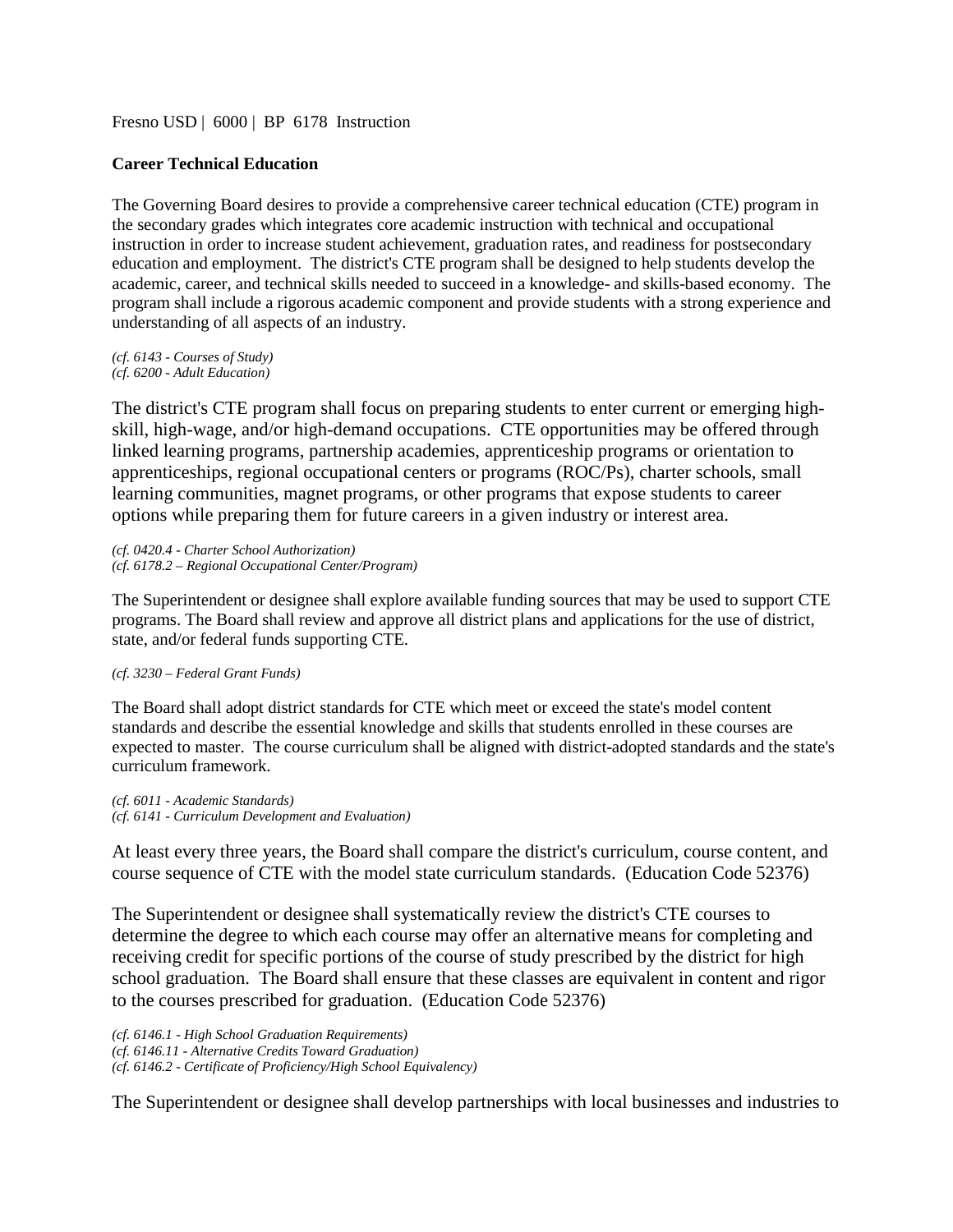ensure that course sequences, career technical and integrated curriculum, classroom instruction and projects, and assessments have real-world relevance and reflect labor market needs and priorities. They also shall work to develop connections with businesses, postsecondary institutions, community organizations, and/or other employers to provide students with actual or simulated work-based learning opportunities.

*(cf. 1700 - Relations Between Private Industry and the Schools) (cf. 5113.2 - Work Permits) (cf. 6178.1 - Work-Based Learning)*

The Superintendent or designee shall collaborate with postsecondary institutions to ensure that the district's program is articulated with postsecondary programs in order to provide a sequential course of study. Articulation opportunities may include dual or concurrent enrollment in community college courses.

## *(cf. 6172.1 - Concurrent Enrollment in College Classes)*

The Board shall appoint a CTE advisory committee to develop recommendations on the district's CTE program and to serve as a liaison between the district and potential employers. The committee shall consist of at least one student, teacher, business representative, industry representative, school administrator, member of the general public knowledgeable about the disadvantaged, and representative of the field office of the California Employment Development Department. (Education Code 8070)

## *(cf. 1220 - Citizen Advisory Committees)*

The Superintendent or designee shall inform all secondary students and their parents/guardians about the CTE experiences available in the district, CTE courses that satisfy college admission criteria, and, if applicable, CTE courses that satisfy high school graduation requirements. In addition, secondary students shall receive individualized career guidance and academic counseling which provides information about academic and CTE opportunities related to the student's career goals.

*(cf. 5145.6 - Parental Notifications) (cf. 6164.2 - Guidance/Counseling Services)*

Prior to the beginning of each school year, the Superintendent or designee shall advise students, parents/guardians, employees, and the general public that all CTE opportunities are offered without regard to any actual or perceived characteristic protected from discrimination by law. The notification shall be disseminated in languages other than English as needed and shall state that the district will take steps to ensure that the lack of English language skills will not be a barrier to admission and participation in the district's CTE program. (20 USC 2354; 34 CFR 100 Appendix B, 104.8, 106.9)

### *(cf. 0410 - Nondiscrimination in District Programs and Activities) (cf. 1312.3 - Uniform Complaint Procedures)*

To the extent required by law, the Superintendent or designee shall invite the participation of private school students in CTE programs supported by federal funding under the Strengthening Career and Technical Education for the 21st Century Act (Perkins). (20 USC 2397)

The Superintendent or designee shall ensure that teachers of CTE courses possess the qualifications and credentials necessary to teach their assigned courses. They also shall provide teachers and administrators with professional development designed to enhance their knowledge of standards-aligned CTE and shall provide opportunities for CTE teachers to collaborate with teachers of academic courses in the development and implementation of integrated curriculum models.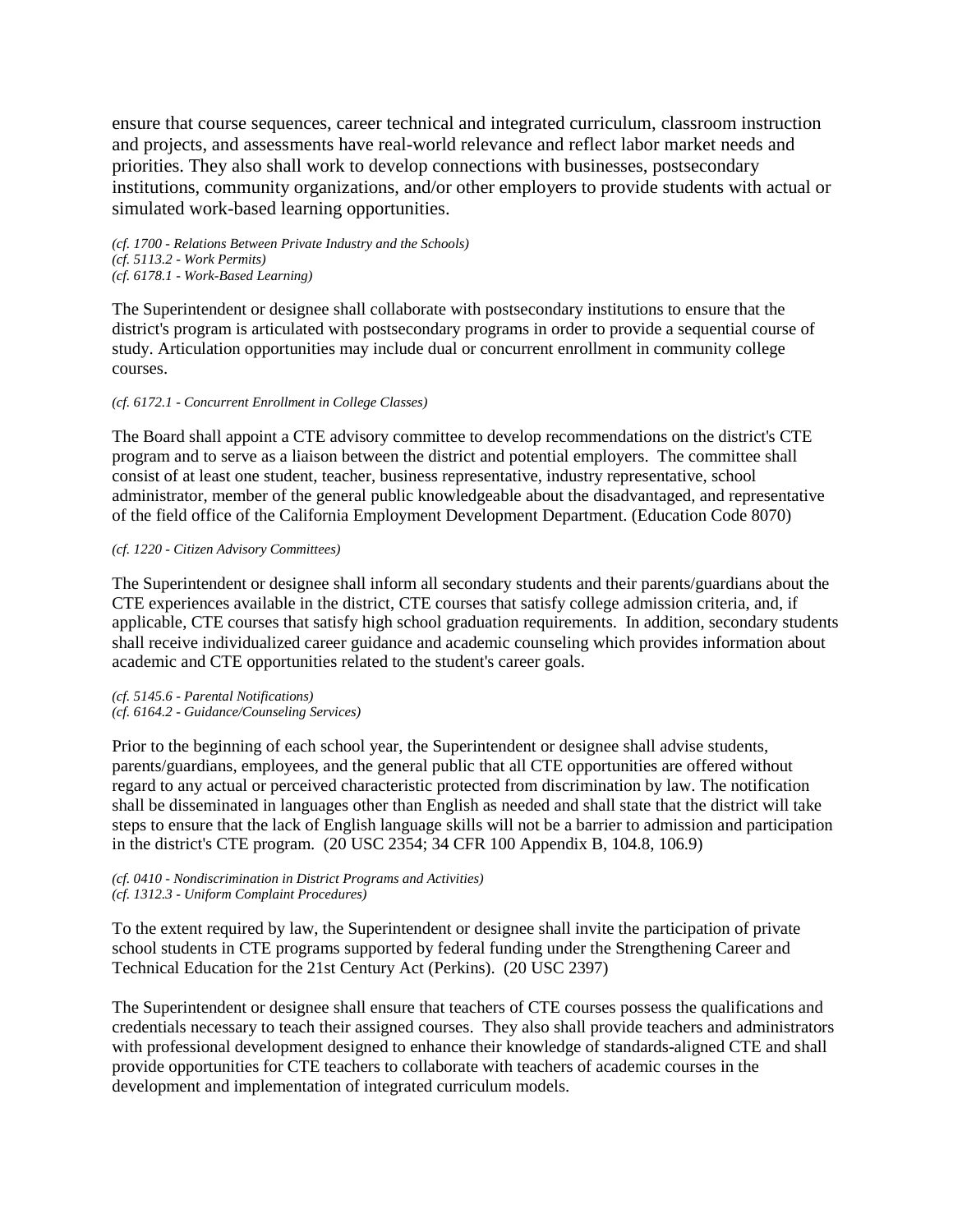*(cf. 4112.2 - Certification) (cf. 4131 - Staff Development) (cf. 4331 - Staff Development)*

The Superintendent or designee shall provide counselors and other guidance personnel with professional development that includes, but is not limited to, information about current workforce needs and trends, requirements of the district's CTE program, work-based learning opportunities, and postsecondary education and employment options following high school.

The Superintendent or designee shall regularly assess district needs for facilities, technologies, and equipment to increase students' access to the district's CTE program.

*(cf. 0440 - District Technology Plan) (cf. 3440 - Inventories) (cf. 3512 - Equipment) (cf. 7110 - Facilities Master Plan)*

The Superintendent or designee shall annually report to the Board achievement data on participating students, including, but not limited to, the percentage of participating students who successfully complete CTE programs, their performance on state and district academic achievement tests, and graduation rate. Data shall be disaggregated by program and various student subgroups. Based on such data, the Board shall determine the need for program improvements and update the goals in the district's local control and accountability plan as necessary.

*(cf. 0500 – Review and Evaluation) (cf. 6162.5 - Student Assessment) (cf. 6162.51 - State Academic Achievement Tests) (cf. 6190 - Evaluation of the Instructional Program)*

Legal Reference: EDUCATION CODE 1205 Classification of counties 8006-8155 Career technical education 17078.70-17078.72 Career technical education facilities 33430-33432 Health science and medical technology grants 35168 Inventory of equipment 41540-41544 Targeted instructional improvement block grant 44257.3 CTC recognition of study in linked learning teaching methods 44260-44260.1 Designated subjects career technical education credential 44260.9 Designated subjects career technical education credential [48430](http://www.fresnounified.org/board/policies/Policies/fusd/displaypolicy/132152/6.htm) Legislative intent; continuation education schools and classes 48980 Parental notifications 51220-51229 Courses of study, grades 7-12 51760-51769.5 Work experience education 52060-52077 Local control and accountability plan [52300-](http://www.fresnounified.org/board/policies/Policies/fusd/displaypolicy/132903/6.htm)52499.66 Career technical education 52519-52520 Adult education, occupational training 53010-53016 California Career Pathways Trust 53070-53076.4 The California Career Technical Education Incentive Grant Program 53086 California Career Resource Network 54690-54699.1 California Partnership Academies 54750-54760 California Partnership Academies, green technology and goods movement occupations 56363 Related services for students with disabilities; specially designed career technical education 66205.5-66205.9 Approval of career technical education courses for admission to California colleges 88500-88551 Community college economic and workforce development program